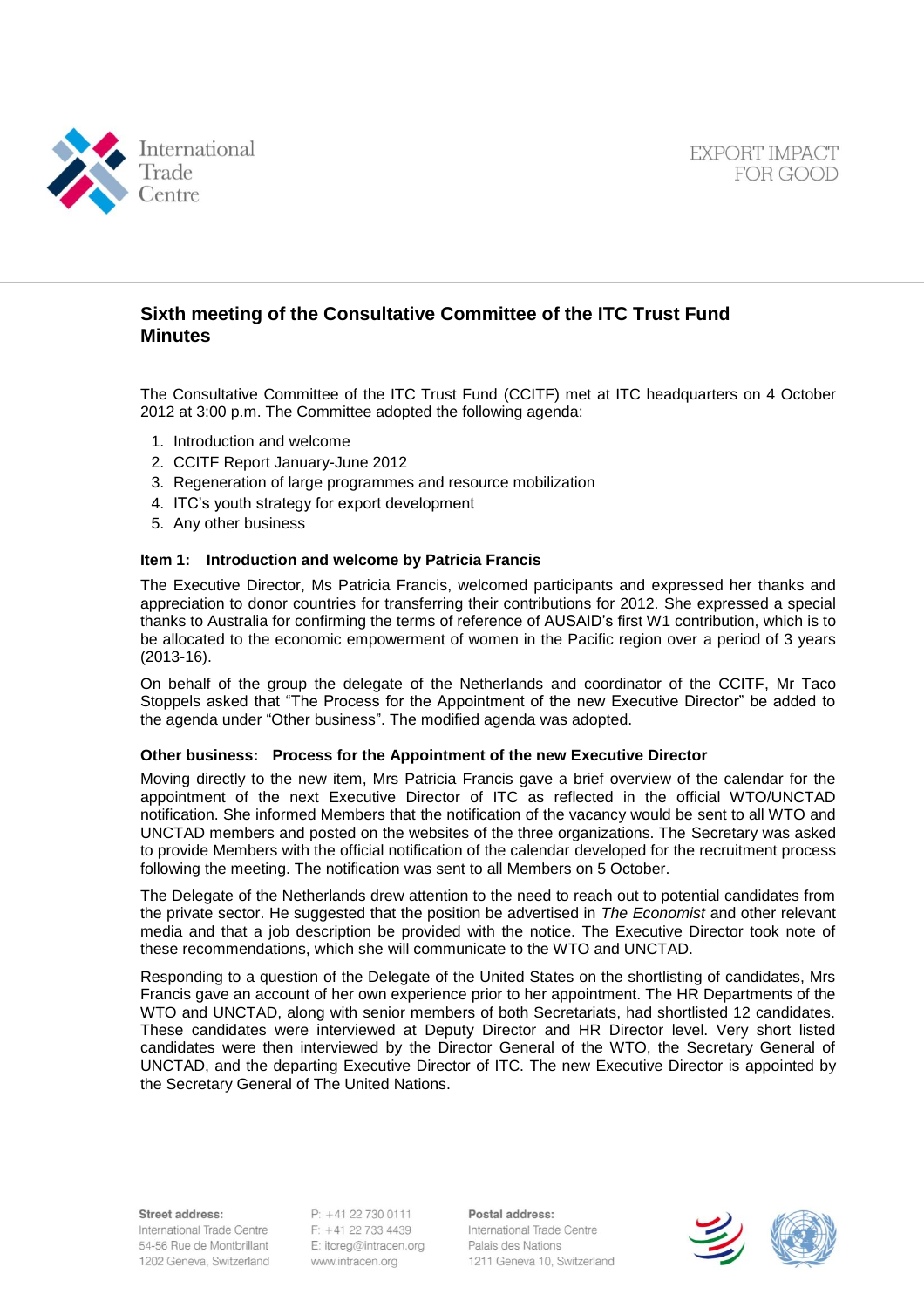## **Item 2: Report on the ITC Trust Fund, January - June 2012**

**The OIC of the Division of Programme Support, Mr K.C. Tan** presented the report for the period 1 Jan to 30 June 2012.

ITC has moved towards a standard report with self-explanatory tables on financial and outcome based performance with less narrative. The report describes the source of funds, their status and their use. An update is also given on the regular budget.

- **Section II** of the report provides a list of contributions to the ITC Trust Fund received over the period and a graph showing the percentage share of these contributions per donor. It also provides an updated list of additional contributions received after June 30 till 31 August 2012.
- **Section III** provides the status of funds per category of expenditure for Window 1 and Window 2 as well as examples of projects funded by W1 in 2012 for the 4 principle categories of TRTA, both unearmarked and earmarked.

For those Members who would not be familiar with the organization, the report includes a brief explanation of the difference sources of funding and the process for the allocation of funds. Window 1 Guidelines are provided in Annex 2.

- **Section IV** provides the status of the Programme support account while **Section V** gives a summary of the progression of ITC's Regular Budget Expenditure over the last 3 biennia – current biennium till 30 June.
- **Section VI** describes project delivery by region as well as for global public goods and corporate efficiency. A graph also presents the evolution of delivery against 2012 target expenditure. At the end of September ITC delivered \$30 million gross, equivalent to around 73% of the revised target of \$41 million.

Moving from expenditure to outputs and outcomes, section VI also displays actual achievements against ITC's 8 corporate outcome indicators. Targets relate to the 2012-13 biennium of which the January to June 2012 period represents one quarter. ITC is largely on track to deliver on its outputs and outcomes.

• Finally *Annex I* provides a detailed list of projects funded by the ITC Trust Fund, highlighting outputs and outcomes for the year up to June 2012.

The OIC DPS was pleased to inform Members that the corporate level data presented in the CCITF report had been extracted using the RBM dashboard. The tool, which was introduced to donors at the Donor's group meeting in July, will be presented to the CCITF at its next meeting at the beginning of next year after the launch of the public website.

### **Comments from Members / Q&A:**

The Delegate from the Netherlands noted that in the Table entitled *Delivery against ITC Strategic Objectives* on p.9 of the report, some percentages of actual corporate outcomes against benchmarks were unusually high.

Mr Jean-Marie Paugam, Deputy Executive Director of ITC explained that the baselines had been determined in 2006 against ITC's former corporate strategy. Some indicators were developed when the Doha round was still in progress. The context has changed since and ITC has revised its interpretation criteria. For example, the regional dimension, which was not originally included, has now been added.

On behalf of the group, Mr Stoppels also noted that the link between Annex I, which presents actual outcomes and outputs per project, and ITC's corporate objectives was not always clear. He also noted that for some projects there seemed to be confusion between outcomes and outputs.

Mr Jean-Marie Paugam acknowledged difficulties with aggregated results in the current reporting and confirmed that the online reporting architecture will enable users to bridge project level results with corporate outcomes via the RBM dashboard as of January 2013. The Members are looking forward to seeing how the dashboard adds clarity to the information provided.

The Executive Director was pleased to inform the CCITF that the United Nations Integrated Monitoring and Documentation Information System (IMDIS) recently congratulated ITC for the quality of its reporting. ITC has exceeded both the output implementation rate and the status of performance rate and is one of the few organisations to be ranked "above average".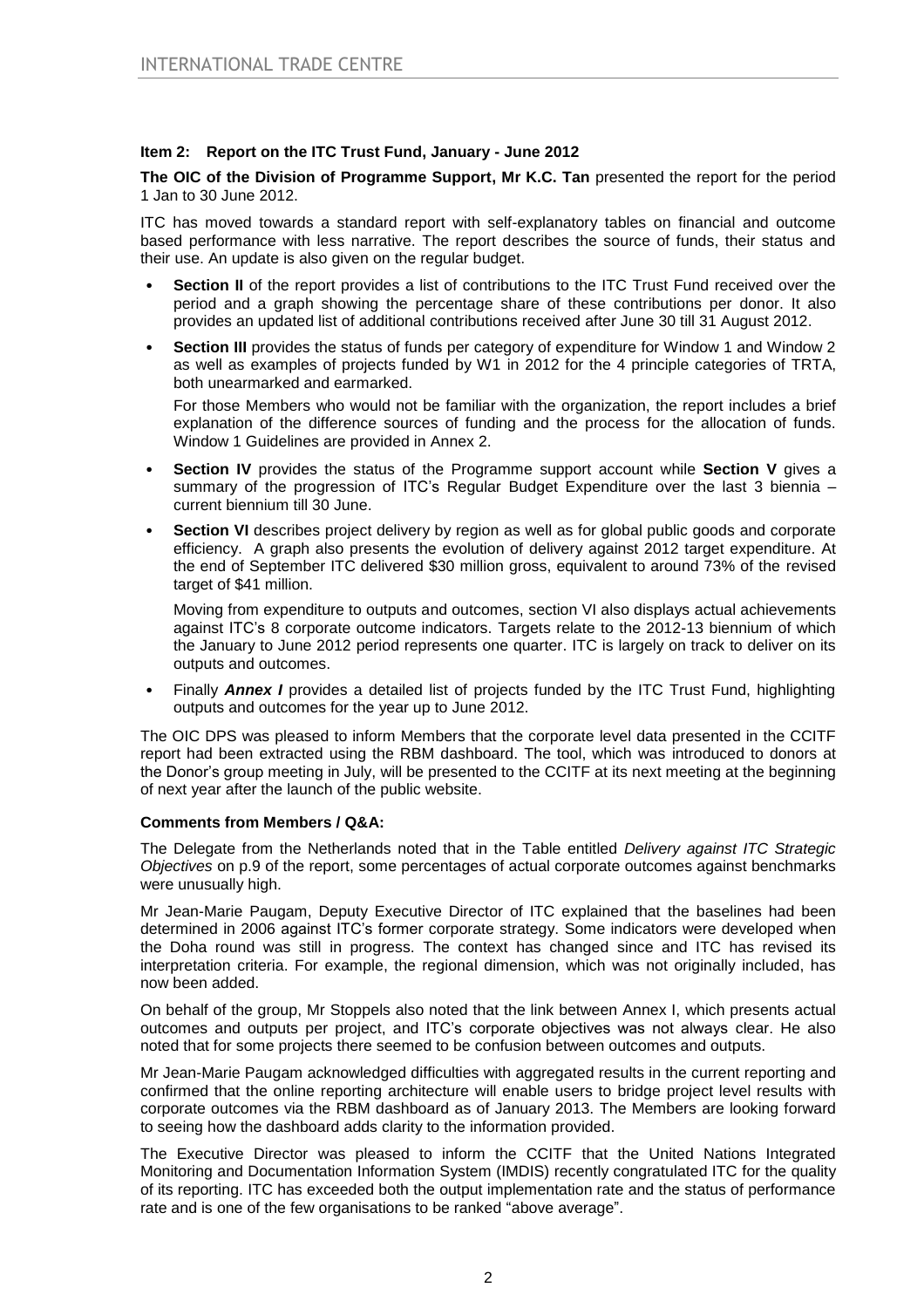# **Item 3: Regeneration of large programmes and resource mobilization**

**The Deputy Executive Director, Mr Jean Marie Paugam** provided information on where ITC stands with the renewal of its large projects' pipeline and the strategy it is putting in place to ensure continued funding of these programmes.

The first cycle of large multi-year programmes was launched in 2008 with the full support of the Joint Advisory Group (JAG) and the CCITF. The shift towards large integrated multi-year programmes has enabled ITC to improve the strategic focus of its project portfolio. Independent mid-term evaluations have confirmed that large programmes are more efficient, motivate a higher level of stakeholder engagement and are likely to achieve greater development impact. Lessons learned from the first generation of large programmes show that the successful model allows for:

- Involvement of local stakeholders in programme design, co-implementation, and financial commitment of counterparts for delivery;
- Involvement of donors in project design, management oversight and quality assurance;
- Greater consistency in needs assessment, planning, implementation, and evaluation;
- A growth delivery model based on value for money relying on local consultants, lower transaction costs, and economies of scale.

Based on these reports, the JAG confirmed in May 2012 the strategic importance of large programmes for the sustainability of ITC's impact oriented strategy. It was also suggested that ITC *"explore possibilities of multi-donor funding for large programmes and further develop partnerships, including public-private partnerships, to increase volumes and impact of its delivery."* 

ITC is ready to take large programmes a step further and to develop protocols for generic solutions comprehensively addressing the complex needs of beneficiary countries:

- PACT II can be viewed as a laboratory for regional integration, particularly for the mobilisation of Public Private Dialogue around the regional integration agenda.
- NTF II has developed a successful a model to support value chain development with concrete aims to exploit trade opportunities and exports to target markets.
- EnACT enabled quick targeted response to fast changing environments relying strongly on local expertise.
- The Poor Communities in Trade Programme developed a new business model to connect poor communities to international value chains, create jobs and improve livelihoods.

Donors who have been funding the first phases of these large programmes have expressed the wish to see other donors join in and contribute collectively to the funding of the next phases.

The Mission of the Netherlands has expressed an interest in further exploring the potentialities of Public Private Partnerships (PPPs). Large corporate actors represent massive demand in developing countries. In agro-products for example MNEs have an interest in strengthening their network of suppliers and improving market access. These components are key to ITC's work in the field. Partnering with MNEs not only can adds value to ITC's operations but could be a good entry point to approach them as potential donors.

**The Officer in charge of External Relations presented the** *Case for Support 2012-2015* and its Annex, the *Tool-box*. These documents were designed as a pragmatic entry point for further discussions with donors and beneficiaries on opportunities for large-project generation and a multidonor approach to the funding of the next phase of existing large programmes.

**Part I** of the Case for support gives a brief presentation of ITC's mandate and vision, and of its capabilities and potential as a partner.

**Part II** introduces large programmes as a means to achieve greater impact. Large programmes are defined by:

- their size and their pluri-annual character: minimum annual budget of USD 2.5 million over a period of 3 years;
- high replication potential;
- sequencing and phasing;
- a multidimensional approach to address complex challenges at enterprise, TSI and policy levels simultaneously, with a view to achieve a customized impact objective.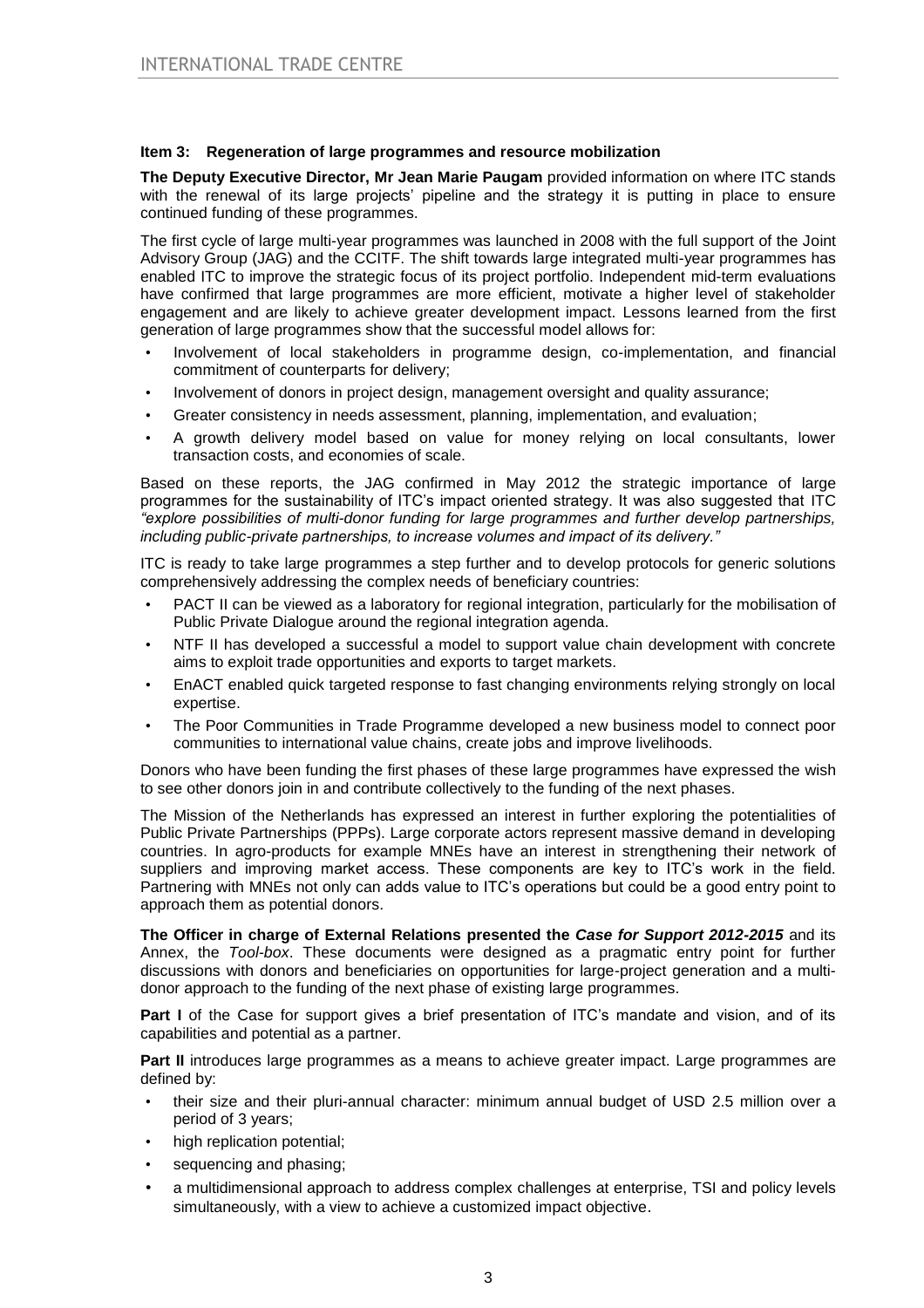Large programmes also provide a broader scope for:

- focus on inter/intra-regional trade;
- mainstreaming MDGs into ITC's operation Women and Trade, Poor Communities and Trade, Trade and the Environment;
- developing the evaluation function for greater transparency and continuous learning.

Individual programmes are presented in **Part III** of the Case for Support (pp. 9-23). The report takes into account the comments and suggestions expressed by donors at the Donors' Group meeting in July. The report focuses on results. It covers the whole spectrum of ITC's portfolio and gives a thorough picture of how large multi-year programmes have enabled ITC to improve delivery for greater development impact.

A total of 11 large programmes are presented under three headings: *Objectives, Results* and *Prospects for further developments*. 3 programmes are still to be added to the list:

- Programme for Inclusive Growth through Regional Trade Integration in East and South African Countries. This programme will build on the results of other large programmes in the region (AACP, PACT II, NTF II). Finland has expressed an interest in funding the inception phase in 2013. During this phase ITC and partnering institutions will design a full-fledged programme to be implemented as of 2014. The programme framework will be conceived as a modular platform upon which further contributions can be secured through multi-donor funding.
- The TPO benchmarking programme, which is to be improved to include a performance monitoring dimension.
- The Modular Learning System in Supply Chain Management Programme (MLS-SCM), funded by SECO, which is currently being redesigned to ensure stronger focus on SMEs and a more decentralized approach.

**The Tool-box** provides a selection of project idea components that are being developed in response to requests for export development assistance. A list of countries and regional economic commissions (RECs) that have solicited ITC's services in recent months can be found on p. 6.

The Tool-box illustrates how project ideas can be integrated into, or constitute the basis for large multi-year programmes. Project ideas are to be viewed as building blocks. They are classified under six core strategic objectives:

- 1. Building awareness
- 2. Enhance trade policies for the benefit of exporting enterprises
- 3. Strengthen the competitiveness of SMEs
- 4. Strengthen TSIs
- 5. Mainstream inclusiveness and sustainability into trade promotion and export development
- 6. Supporting regional integration and South-South Trade

It is possible to develop any large programme centred on these broad result areas.

The Case for Support and the Tool-Box are Living documents. The Case for Support will be revised once a year to include updated information on existing large programmes as well as information on new programmes under development. The Tool-box will be updated 4 times a year to include newly approved project ideas.

### **Comments / Q&A:**

Delegates noted with satisfaction that it was the first time that ITC had provided a comprehensive document presenting all programmes and project ideas in need of funding in an integrated way. Several delegates inquired on the next steps of the resource mobilization strategy with regard to visits to the capitals and approaching corporations.

The Delegate from the Netherlands was pleased to hear that ITC was interested in further developing the PPP approach. He informed ITC that the Dutch mission would be organizing a PPP seminar and that ITC was welcome to participate. He also encouraged ITC to keep a close eye on what is currently happening at the WTO to connect efforts with the global negotiation agenda.

The delegate from Argentina had a specific question on Trade in Services. He was under the impression that this new area was not covered in the Tool Box.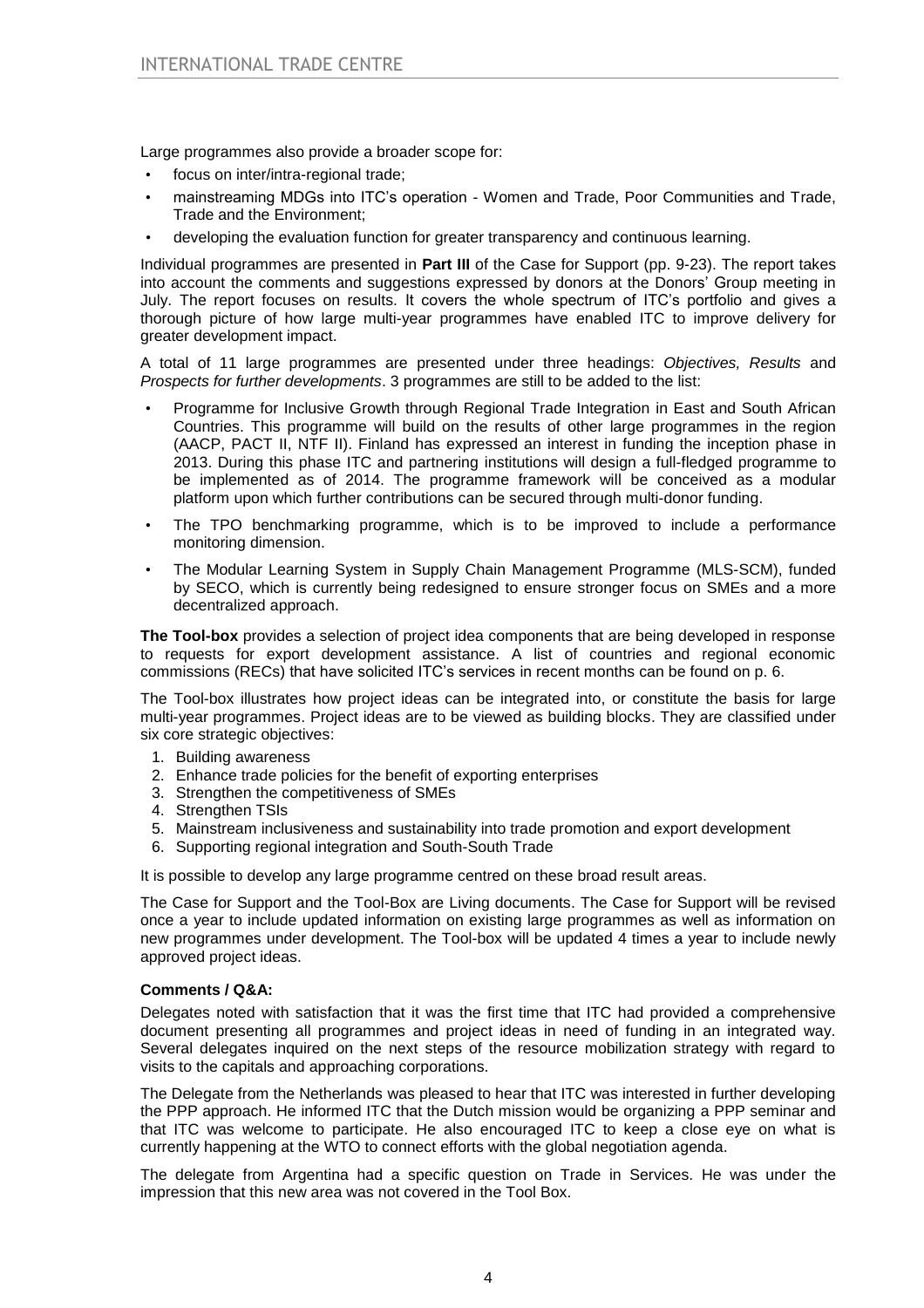The Canadian delegate inquired specifically about the Youth Programme Idea. He observed that this project idea was the only one that had been included in the Case for Support rather than in the Tool Box.

### **The following answers were given in response to requests from Committee Members:**

The Deputy Executive Director explained that ITC is currently in a squeeze between the depletion of the large programme portfolio - most large programmes will be coming to an end in 2013 - and the regeneration of the large programme pipeline.

The challenge for the coming two years is to confirm ITC's conversion to a demand driven approach which will enable ITC to generate programmes that can be replicated or up-scaled to respond to multiple country requests in an integrated way. Rather than developing discrete projects to respond to individual country requests, ITC is committed to developing models for generic and regional solutions comprehensively addressing the complex needs of beneficiary countries.

To integrate the demand side of this new strategy, ITC will need to systematically carry out inception phases to refine the proposed model, validate outcomes, and define a set of concrete programme deliverables with donors, beneficiaries and partners before moving to the next phase. The programme framework will be conceived as a modular platform upon which further contributions will be secured through multi-donor funding.

To achieve these objectives, ITC's resource mobilization strategy will be carried out in two phases.

**Phase 1:** As a first step to meet the short-term challenge, ITC will be appealing to its close circle of donors for early commitment of renewal of their support in the amount of USD 13 million to enable the organization to launch a new cycle of large programmes in 2013-2014. The Case for Support and Tool Box were designed as an entry point for discussions with donor capitals. ITC Directors should solicit appointments at the highest level in the coming weeks to discuss the possibilities of developing jointly ITC's large programme portfolio.

Donors may want to join in multi-donor funding of the next phase of ongoing large programmes. Customized programmes can also be designed in partnership with donors and beneficiaries to align broad development objectives with specific beneficiary needs. These meetings could also be an opportunity to explore ways in which traditional donors could be of assistance in opening the door to corporate partners to leverage additional funding for ITC.

**Phase 2:** To ensure sustained funding of large programmes in 2014 and beyond, ITC will be launching its new fundraising strategy at the beginning of next year. The purpose is to attract new country donors, further implicate emerging donors, and target foundations and multinational corporations whose goals and CSR agendas align with ITC's mandate and objectives.

The External Relations Officer provided additional information on ITC's approach to **corporate fundraising.** Data demonstrates that large corporations give substantial amounts to UN organizations to fund development programmes. ITC is currently identifying networks for corporate funding, particularly within the framework of the Global Compact. External Relations has developed a user friendly tool to identify priorities of participating MNEs based on their relevance to ITC's mandate. Should Members be interested, External Relations will gladly present the tool on a future occasion.

ITC and the Dutch mission have had informal discussions on the added value that could represent the creation of a Public Private Partnership Facility at ITC. The idea of setting-up a matching fund to support ITC's efforts to strengthen SME supplier networks and value chain development was put forth. The fund could be financed for 50% by MNEs and for 50% by donor countries. ITC is keen to continue these discussions with donors who could be interested.

The Executive Director confirmed that ITC would be happy to participate in the PPP organized by the Dutch mission. ITC has 3-4 examples of successful partnerships to share, amongst which the Women Vendors Exhibition and Forum, which will take place in Mexico on 6-7 November 2012. She seized the opportunity to thank the Members who have supported the initiative and facilitated the participation of large companies in the upcoming event, namely Mexico, the UK, Norway, and Finland.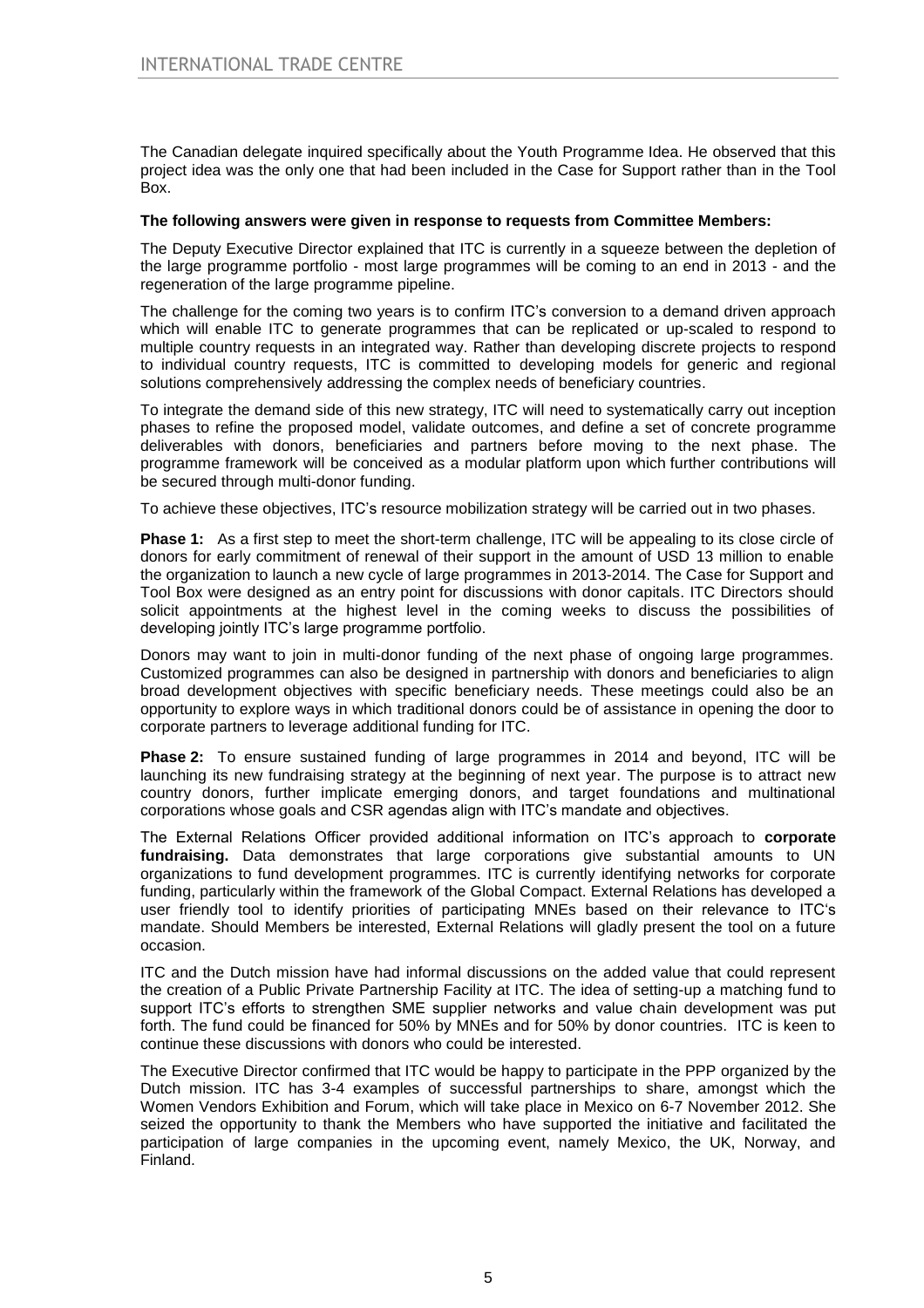**In response to Argentina's question on Trade in Services** the Deputy Executive Director replied that ITC was currently designing a new services portfolio. Project ideas are still in the making, which is why they have not been included in the Tool Box as of yet. ITC wants to make sure that the trade in services portfolio complements other initiatives that are being developed by UNCTAD and the WTO.

The director of the Division of Market Development drew attention to 2 areas ITC is focusing on: tourism and non-tariff measures in services. The back office services ITC has developed with Bangladesh have been quite successful.

**In response to the question of the Youth Programme,** the External Relations Officer stressed that the project idea had triggered considerable interest on the part of the donor community. Based on the success of the Woman and Trade programme, ITC views the development of a Youth strategy for export development as an interesting opportunity to address one of the main challenges faced by the developing world. For this reason it was decided to include the programme idea in the Case for Support and to include an article on this topic in the CCITF Report.

Mrs Patricia Francis added that the Youth Programme Idea is a response to a strong need expressed by beneficiary countries. The programme idea is both demand driven and of interest to donors.

## **Item 4 ITC's Youth Strategy for Export Development**

Mrs Patricia Francis introduced Mr Valeriu Stoian, who acted as coordinator of the working group of young professionals who were asked by ITC's senior management to reflect on a new strategy for the economic empowerment of youth. Valeriu briefly presented the conclusions of the Working Group on Youth, which were communicated to the Management Action Group in May 2012. These conclusions are summarized in the information paper entitled *ITC's Youth Strategy for Export Development,* which can be found at the very end of the CCITF Report.

The purpose of the presentation was to engage in a fruitful dialogue with CCITF members on this topic, which ITC views as one of the new frontiers of the aid for trade agenda. The following points were addressed during the presentation:

**Global Context:** The presentation drew attention to the macro factors underpinning the need expressed by beneficiary countries to develop specific programmes to support youth employment and the role of SMEs with regard to job creation. 44% of the total unemployed people are youth; 87% live in DCs and LDCs; SMEs remain the main employers on the labour market worldwide.

**Where ITC stands today:** So far the youth dimension has been indirectly tackled by ITC in initiatives such as EnACT, the EIF, and PACT II, which aim at creating employment through trade and better equipping women and youth to secure and sustain their jobs. Several new initiatives, particularly in the Arab region, are looking at generating employment for youth through trade: SEED, SECO funded projects in Tunisia, Aid for Trade Arab States, NES, etc.

To ensure that targets are met under these new initiatives, ITC must re-think its approach and adapt its methodologies to better respond to the needs of young people and monitor progress. ITC has yet to develop programmes that are specially targeted at youth or services that are designed specifically for this segment of the population as is the case for women entrepreneurs.

**ITC's Added Value:** There is an opportunity for ITC to position itself as one of the key partners addressing youth related issues for trade. ITC has the potential to tackle these issues in a way that no other organization is doing today. By engaging in youth projects, ITC can significantly improve the situation of young entrepreneurs in developing countries while also contributing to job creation for youth through trade.

ITC's in-depth knowledge of exporting SMEs allows for the training and coaching of young people in exporting skills and exports' entrepreneurship. This should translate into a higher rate of success for young people when applying for a job or starting a business.

The Working group on Youth has identified 3 main areas in which ITC could act to include youth in the aid for trade agenda:

1. Matching skills with jobs through training: improve the school-to-work transition by ensuring that young people develop practical and marketable skills to meet SME employers' needs.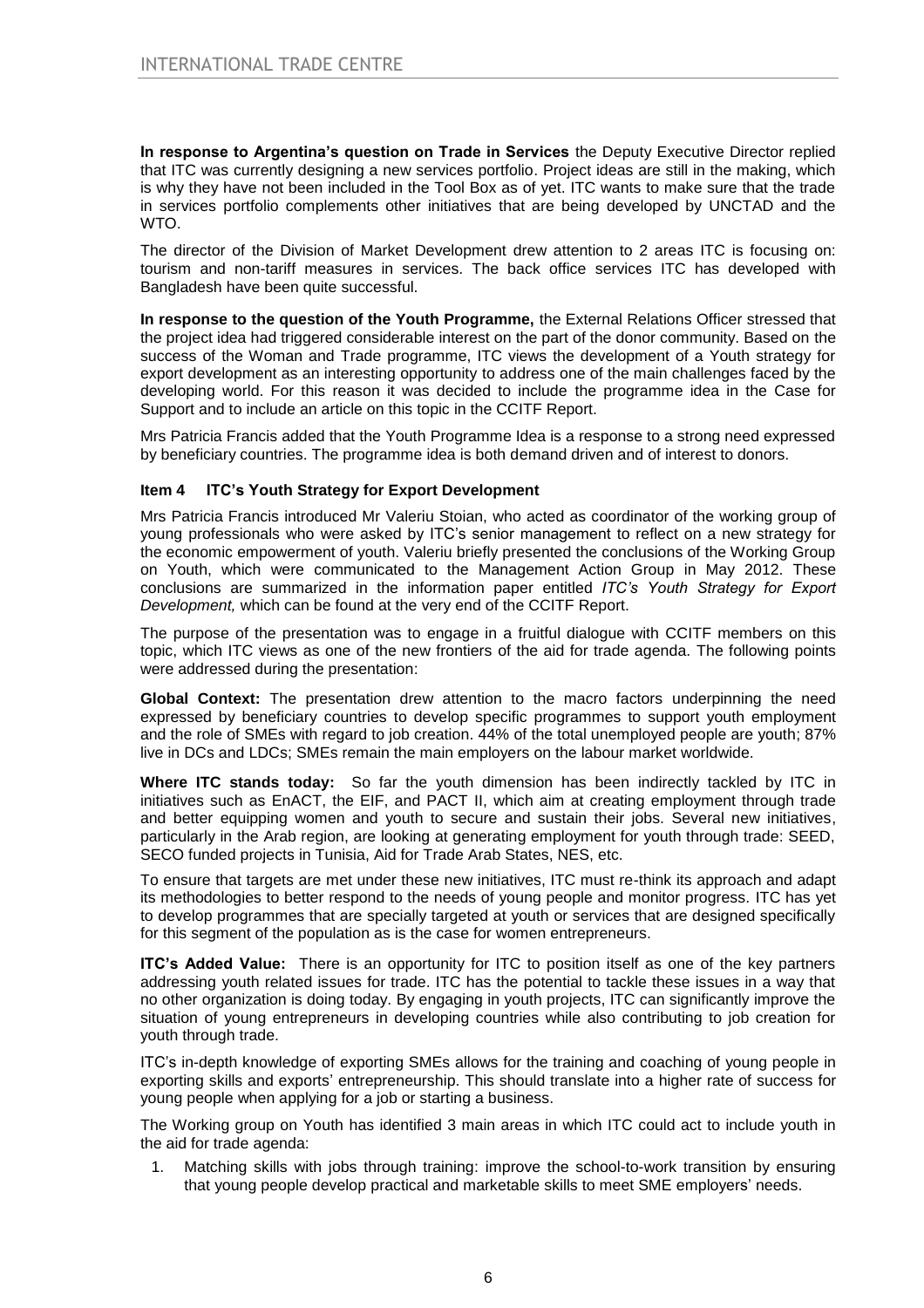- 2. Youth entrepreneurship: Train young talents in entrepreneurial / managerial skills, associated with the provision of capital (partnerships with private sector business incubators)
- 3. Support the integration of youth employment policies into export development strategies at sector and national levels.

**Towards a Youth and Trade Programme:** An ITC programme focusing on youth in trade would be the first of a kind. It would complement and build on existing projects and programmes. Such a programme would benefit from:

- ITC's extensive network of TSIs and private sector partners
- Expertise in key technical areas such as: value chain, export strategy, entrepreneurship, trade policy, etc.
- Experience in developing capacity building and business advisory tools and services for specific trade related objectives suited for specific audiences
- Prior experience in mainstreaming the gender approach

The Programme would build on a sequence for TRTA activities, which would imply different levels of investment within different time-frames:

Phase 1: Adapt existing ITC tools to address youth issues.

- Phase 2: Develop new projects targeted at youth: e.g. SUCCESS! , a young exporters Project directly inspired from ACCESS! The programme designed for women entrepreneurs.
- Phase 3: Upscale and mainstream projects into a Youth in Trade Programme covering the full scope of ITC's activities.

**Expected Impact:** Implementing the ideas developed under these 3 approaches could significantly impact youth economic export empowerment via the following results:

- Ability to capture information and results in the area of youth economic export empowerment
- Job creation youth employment rate in the area of trade increasing long-term
- Increased competitiveness of newly emerged exporters
- Strengthened capacities of TSIs focusing on youth
- Youth involved in capacity building in developing countries
- Impacting export policies through incorporating the youth factor

### **Comments / Q&A:**

The Canadian delegate noted that youth is high on Canada's development agenda. He expressed concern about ITC's definition of youth in the strategic paper. Rather that defining youth strictly by working age (18 to 24) he advised that ITC use a more functional approach. For example graduating students could be considered regardless of age; and different levels of literacy should also be accounted for. He noted that problems are context specific and that qualitative data should supplement quantitative data when dealing with the constraints faced by youth.

The Mexican delegate asked if ITC had considered partnering with other international organisations and mentioned possible complementarities with the ILO Youth and Employment Programme. He noted that partnering with private sector incubators was attractive for governments as well.

Regarding the definition of youth, a more functional approach had initially been considered by the Working Group but had been dropped as it was felt that a strict definition was required for the purpose of implementation. A more flexible definition could certainly be retained and ITC is open to suggestions in that regard.

ITC is considering the level of literacy of young people in its approach as is the case with women and women entrepreneurs in cross-border trade projects for example, or in the Poor Communities and Trade Programme.

As expressed in the strategic paper, linkages with other youth programmes, forums, or financing schemes such as the ILO, the WEF, the Commonwealth, among others, are crucial and would significantly contribute to the success of ITC's youth programme. The Executive Director noted that ITC already has a strategic partnership with UNCTAD, and contributes significantly to Empretec as a content provider.